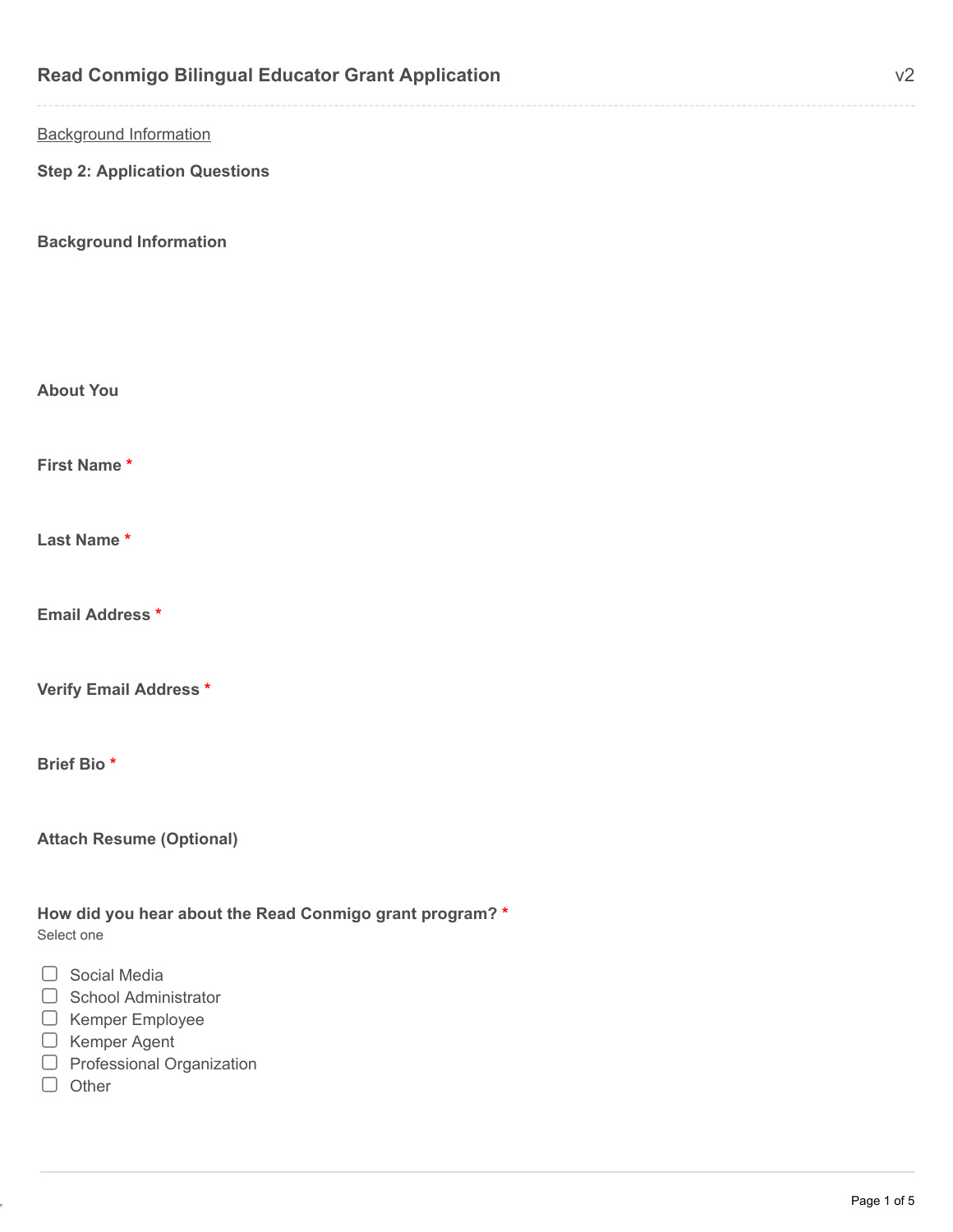**Please explain how you heard about the Read Conmigo grant program. \***

## **About Your School**

**School District \***  $\Box$  Charter  $\Box$  Public Select one **School Type \***

**School Name \***

**School Website**

**School Address Line 1 (no PO boxes) \***

**School Address Line 2 (no PO boxes)**

**School Address City \***

## **School County**

Select one

- □ Los Angeles County
- O Orange County
- $\Box$  San Bernardino County
- □ Riverside County
- O Ventura County

**School Address State \***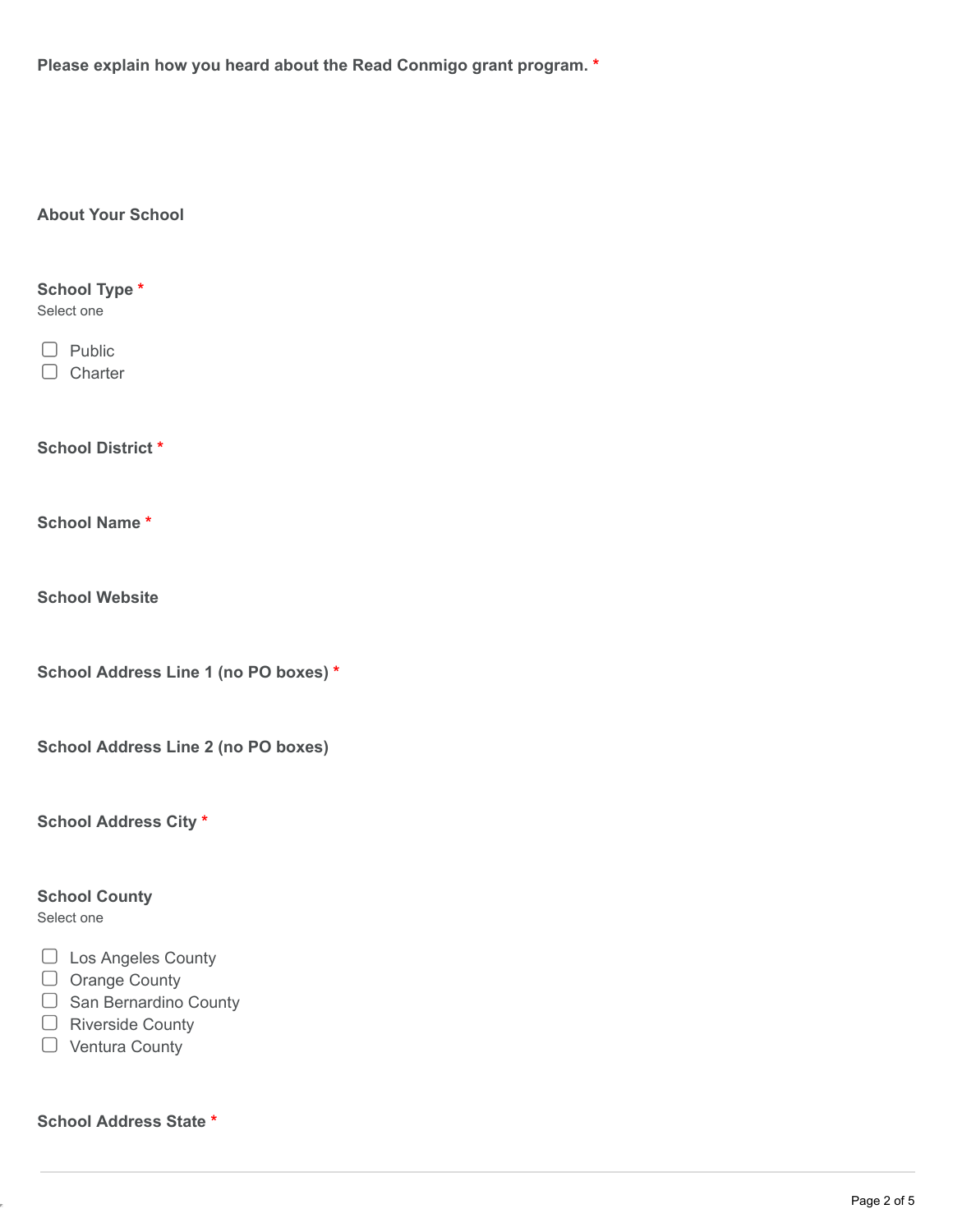**School Address Zip Code \***

**School Phone Number \***

Employment Information

**Employment Information**

**Employment Verification**

Select one **Official Position (Title) of Person Who Can Verify Applicant's Employment and Proposed Fund Usage \***

 $\Box$  Superintendent

 $\Box$  Principal

 $\Box$  Immediate Supervisor

**Immediate Supervisor's Title \***

**First Name of Person Indicated \***

**Last Name of Person Indicated \***

**School Email Address of Person Indicated \***

**Verify School Email Address of Person Indicated \***

**Direct School Phone Number of Person Indicated \***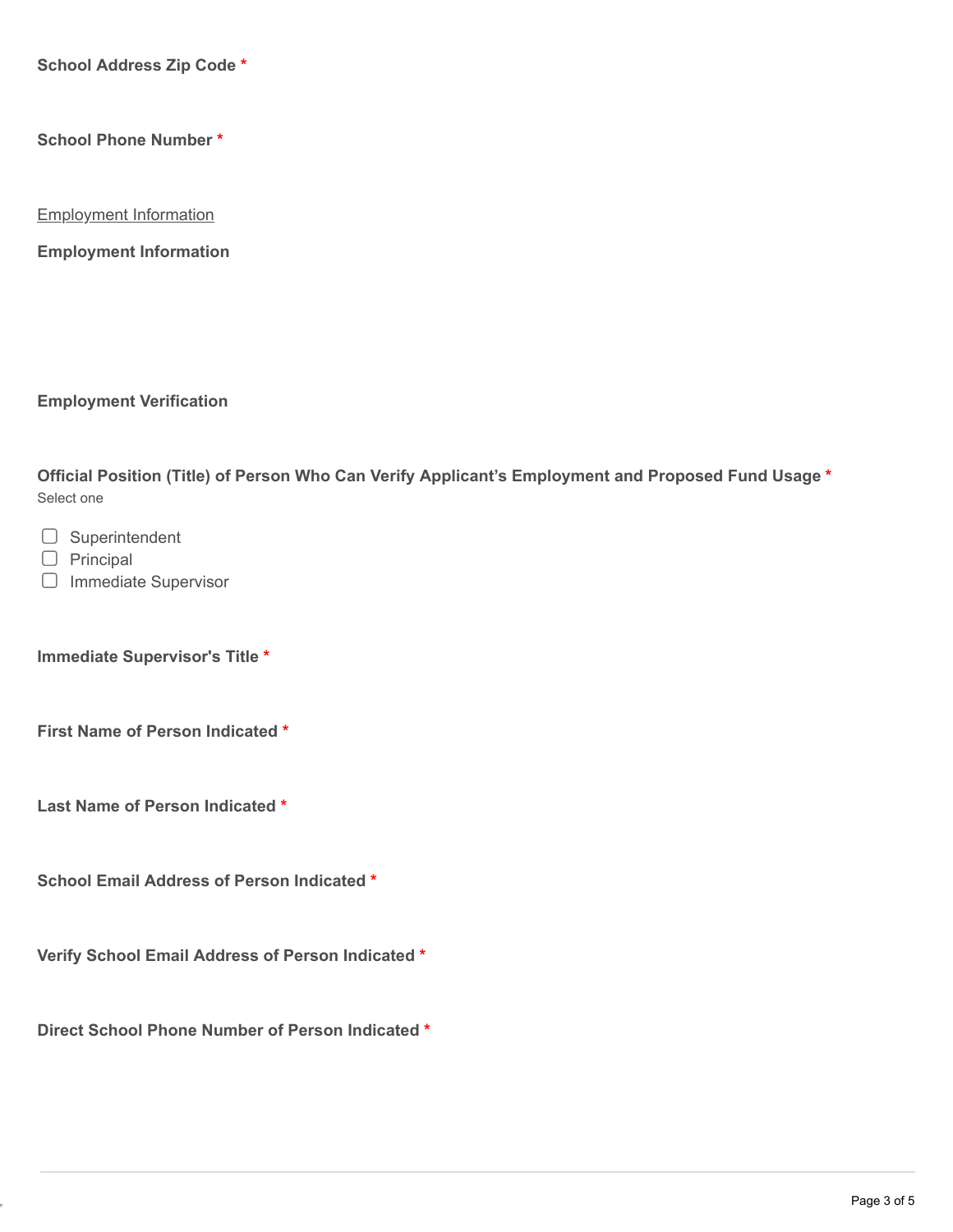**Grade You Will Teach in Fall 2022 \*** Select one

- $\Box$  Kindergarten
- $\Box$  1st grade
- $\Box$  2nd grade
- $\Box$  3rd grade
- $\Box$  4th grade
- $\Box$  5th grade

**Expected Number of Students in Your Class in Fall 2022 (please answer to the best of your ability; an exact number is not required). \***

**Expected Number of Bilingual Students in Your Class in Fall 2022 (please answer to the best of your ability; an exact number is not required). \***

Proposal

**Proposal for Grant Usage**

**How do you intend to use the grant funds? How will the funds benefit bilingual students and their experiences in the classroom? What are your goals, and how will the funds help to achieve your goals? Please be specific. \***

**How will you measure the success of your efforts related to this grant? \***

**If you would like to include additional documents to support your application, please upload here.**

**Budget** 

**Budget**

Item Name Item Link Item Cost Item Description

Acknowledgement